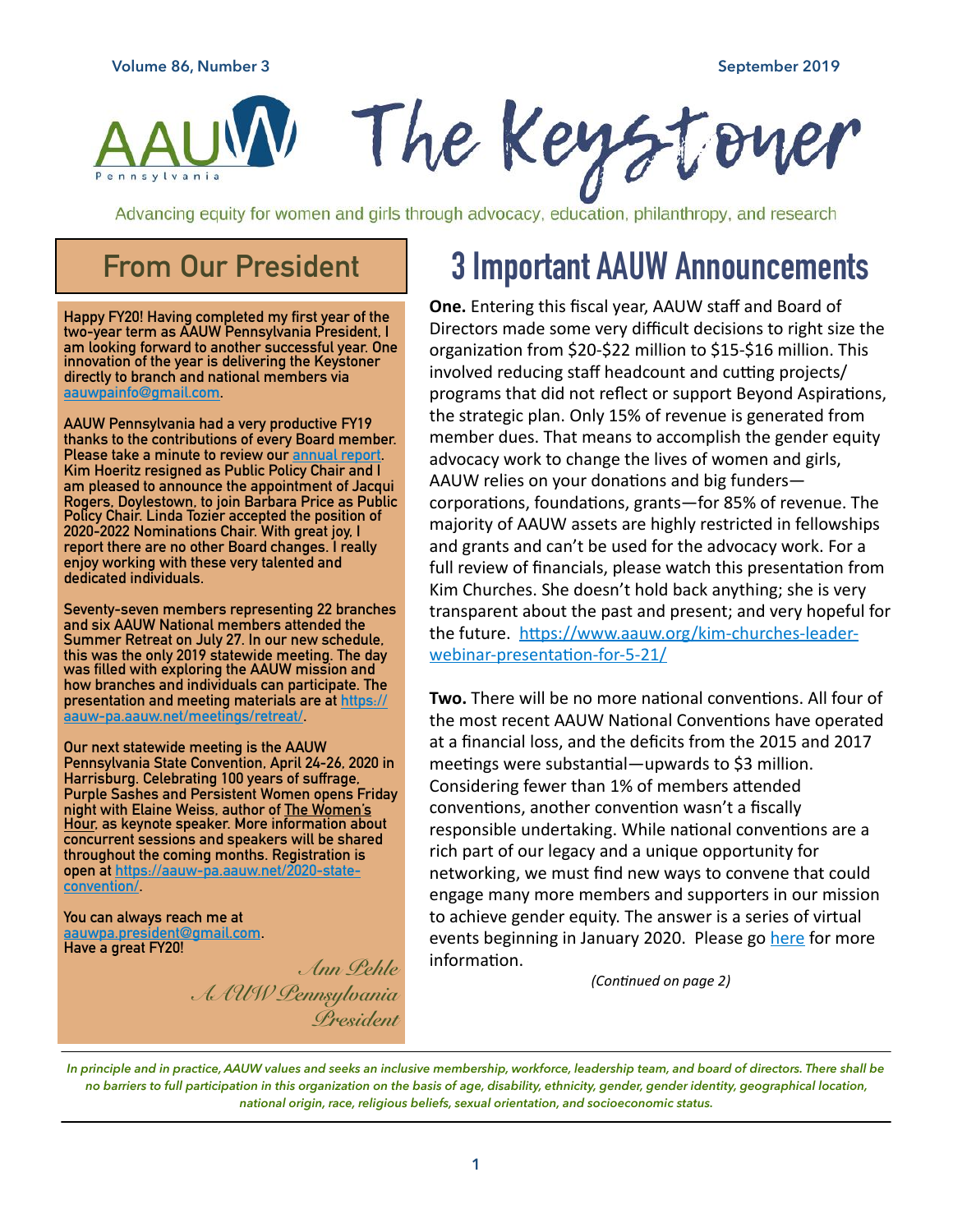#### *(con%nued from page 1)*

**Three**. AAUW is launching a new Five Star Recognition Program to celebrate the efforts of AAUW states, branches and other affiliated AAUW organizations as they continue to advance gender equity on the community, state and national levels. Through engagement and activities that advance the AAUW strategic plan, affiliates can earn national recognition through five major focus areas:

- $\lambda$  **Advancement** by supporting the greatest needs fund or one of the strategic plan's focus areas;
- **Communications & External Relations** by using web and social media that feature Work Smart Online;
- **Programs** that align with the strategic plan;
- **Public Policy & Research** by moving AAUW's Public Policy agenda forward; and
- **Governance & Sustainability** by ensuring effective leadership succession and strategic plan alignment.

What star are you shooting for? I will keep you updated on AAUW Pennsylvania's plan and progress.

Ann Pehle (Carlisle) President

### **AAUW-PA CALL FOR NOMINATIONS AAUW members help pass**

**AAUW-PA is seeking nominations for President and Program Vice President for a two year term from 2020 – 2022.** 

**Job descriptions are available at <https://www.aauw.org/resources/by-type/position/>**

**OR <https://aauw-pa.aauw.net/about/nominations/>**

**or by contacting the Nominating Committee Chair. The State Board meets in person during July, October and April and by video/conference calls during January. Board expenses for attendance and position expenses are reimbursed.** 

**If you are interested in serving on the State Board, or would like to nominate someone, complete the Candidate Application on the AAUW-PA website and submit with a well-focused head shot to the Nominating Committee chair [\(tozierl@verizon.net](mailto:tozierl@verizon.net); 412-369-5770) no later than October, 15, 2019.** 

> **Linda Tozier (North Hills Pittsburgh) Nominating Committee Chair**



# **education budget**

AAUW-PA members were instrumental in helping achieve a more equitable budget for education in Pennsylvania schools.

As the Pennsylvania budget battle heated up in the fall of 2018, members of our Education Committee worked with several other organizations, especially *Education Voters PA* and *PA Schools Work* to mobilize our members and supporters for the immense lobbying effort needed to pass a state budget granting increases in public education on a scale not seen in a decade.

We accomplished more than any of us could have hoped to alone and by the end of June of this year, the state legislature had passed and Governor Wolf had signed a budget that, according to *PA Schools Work,* "…moderately boosts public school funding…".

*Ed Voters PA* labeled this budget as "The Good, Bad, Ugly, and Unconscionable." Even with the additional \$160 million, Ed [Voters](http://educationvoterspa.org) explained that students in the most needy districts will still be left behind the wealthier districts in terms of their basic education needs, while their taxpayers will probably see even higher increases.

For full article by Fran Pierce, AAUW Pennsylvania Education Committee member, go to Review of Public School Budget – Battle and Results July 2019.

> Fran Pierce (West Chester, Chester County) AAUW Pennsylvania Education Committee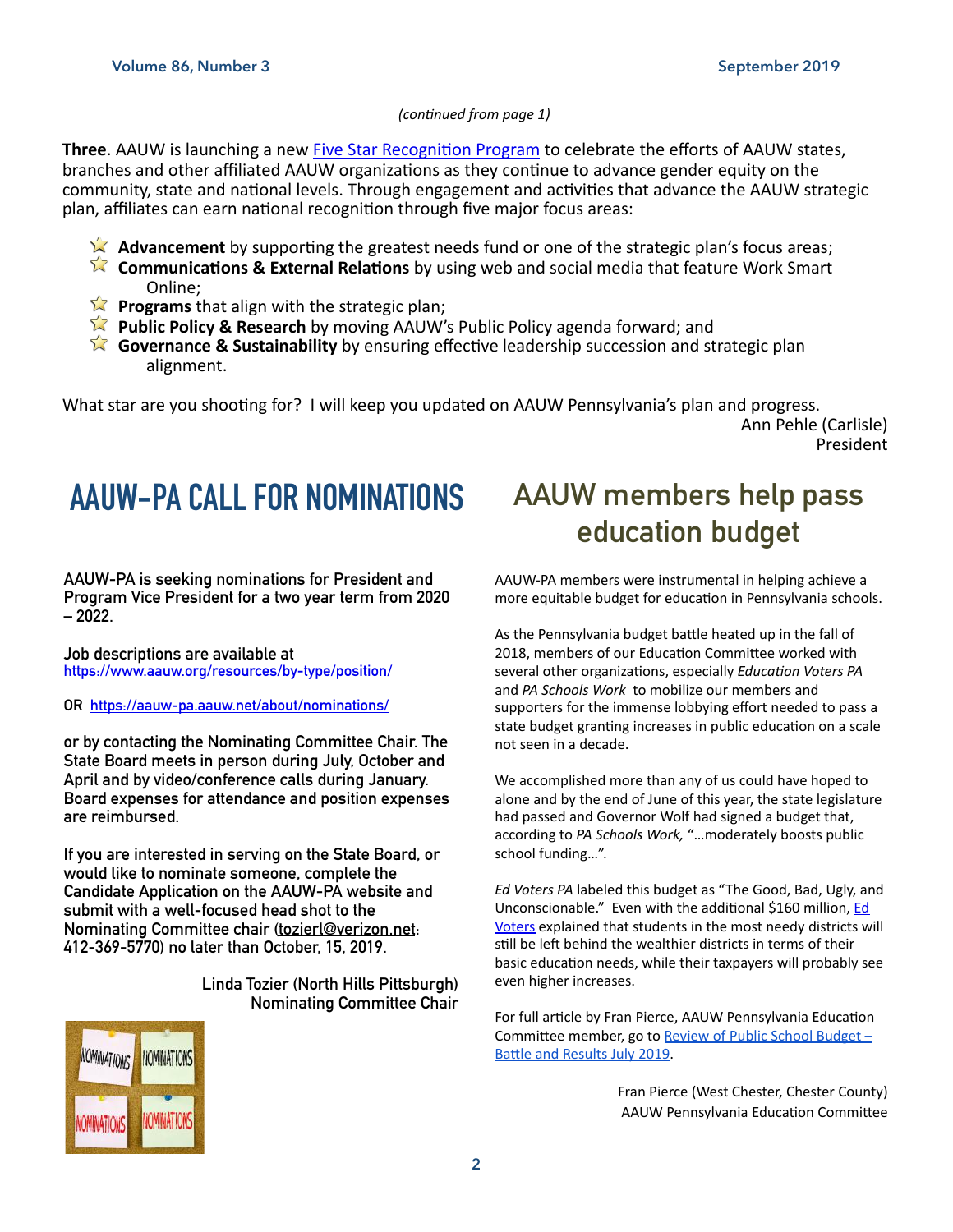

### **2020 State Convention**

#### **April 24-26, 2020**

#### **The Central Hotel and Conference Center, Harrisburg**

**The Keynote speaker Friday night is Elaine Weiss, author of The Woman's Hour. She will be signing books. Many Branch Book Groups have included her book on their FY20 reading list.** 

**We are asking branches to bring a display for the Branch Expo and a basket for the silent auction fundraiser for AAUW's Greatest Needs Fund. Indicate your intention to participate when you register.** 

**Because there is no National AAUW Convention in 2020, there is no reason to miss the State Convention. It is not too early to start planning!** 

**Convention Registration is open and the hotel is accepting reservations. Details can be found here:** 

**<https://aauw-pa.aauw.net/2020-state-convention/>**



Celebrating 100 Years of Suffrage

| <b>Future Meetings</b> |                                                                                    |  |
|------------------------|------------------------------------------------------------------------------------|--|
| October 26, 2019       | <b>Board Meeting</b><br>Country Inn & Suites, Harrisburg West                      |  |
| January 13 & 20, 2020  | <b>Board Meeting (Virtual)</b>                                                     |  |
| April 24, 2020         | <b>Board Meeting</b><br>Central Hotel & Conference Center; Harrisburg              |  |
| April 24-26, 2020      | <b>STATE CONVENTION</b><br><b>Central Hotel &amp; Conference Center Harrisburg</b> |  |
| July 24-25, 2020       | <b>Board Meeting</b>                                                               |  |
| October 24, 2020       | Board Meeting                                                                      |  |

#### **Intersectionality?**

*in(t)ərsekSHəˈnalədē*

**Intersectionality: A big word with lots of connotations. How can we as AAUW members learn to understand this concept and why is it important to the work that we do? The truth is, it's important to the work of everyone, especially if the aim is to focus on diversity and inclusion.** 

**So what does intersectionality mean? The textbook definition of intersectionality is as follows: the interconnected nature of social categorizations such as race, class, and gender as they apply to a given individual or group, regarded as creating overlapping and interdependent systems of discrimination or disadvantage. When you read that, it's easy to just think, "huh?". It's obvious that intersectionality comes from the world of academia, theory, and research. It's important to simplify the message so that it makes sense and can be applied to the work we are doing.** 

**At its core, the concept of intersectionality is that people are made up of all different parts of their experiences and characteristics. When you look at a person, you can no longer see just one characteristic, but many different ones and their impacts on each other. We as an organization of women, can no longer just focus on the fact that someone is a woman, but must consider the other parts of her identity. For example: age, sexuality, education, career, age, family, ethnicity, culture, language, class, location, ability, etc.** 

**At AAUW we are focused on empowering and uplifting women. We know that women face disadvantages in society each day. The key concept of intersectionality is that there is more to some people's struggle than just being a woman. By having one singular focus (e.g. women's issues) we are not putting ourselves in a position to support women of all types. We need to expand our viewpoint to include the other things that may be getting in someone's way of success.** 

**This can best be explained using an example we are all familiar with: the pay gap. We know as AAUW members that the pay gap affects women, but even more so, affects women of color disproportionately more than white women. This is just one example though, and chances are women of color are experiencing things that they might only experience as a person of color. They can likely relate these experiences to other men of color, for example, but they may also be having experiences that are very specific to being a woman of color and are only relatable to other women of color. This is intersectionality—taking different systems of oppression and looking at their overlap, effects on each other, and how they are compounded over time.** 

**Questions? Want to chat more? Please reach out to me at [aauwpadiversity@gmail.com](mailto:aauwpadiversity@gmail.com).** 

> **Jordan Glover (State College) Diversity & Inclusion Chair**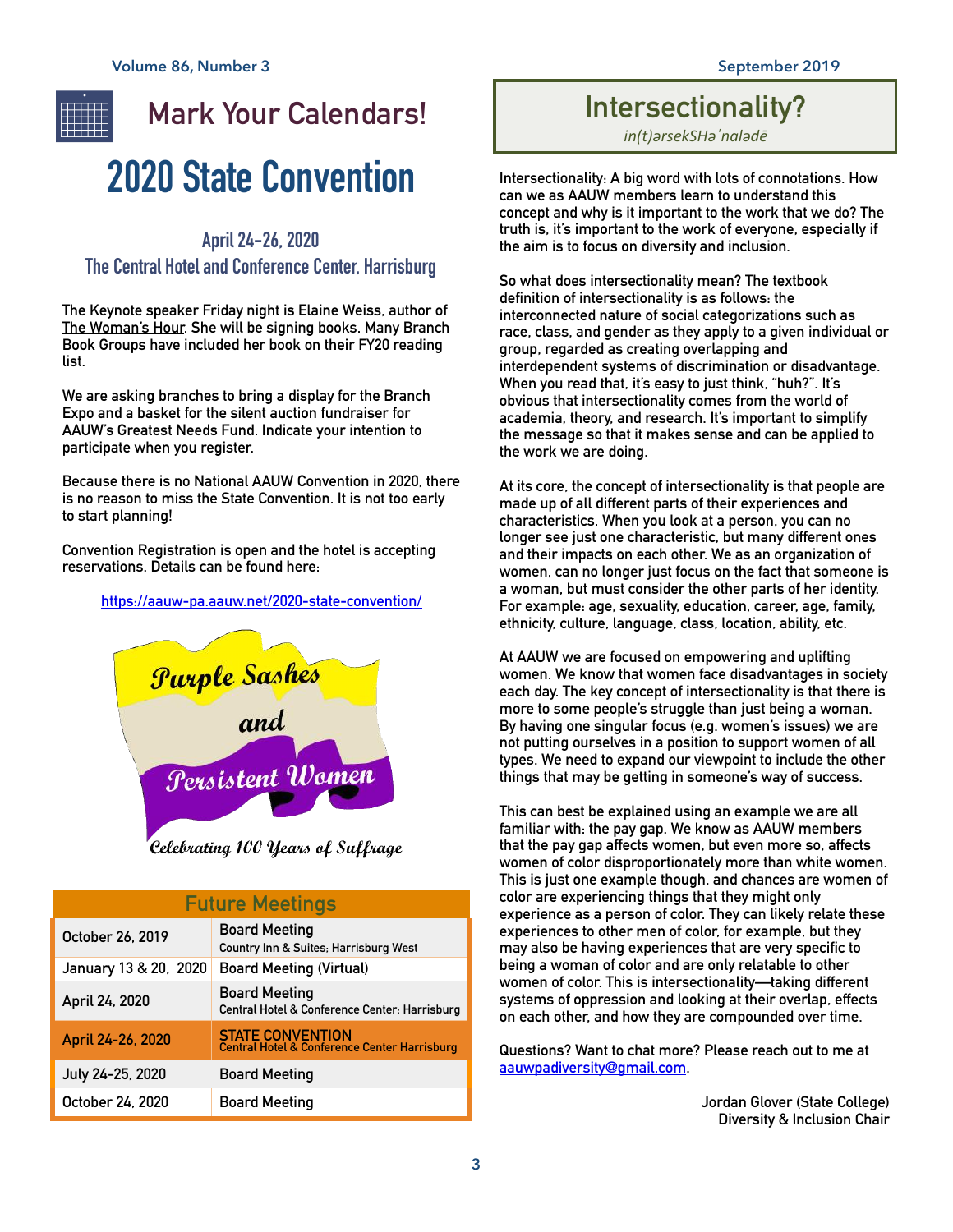### **Draw the Lines**



**The event guide for Draw the Lines is published! <https://aauw-pa.aauw.net/draw-the-lines/>**

**Holding a Draw the Lines community event—NOT branch meeting--is a terrific vehicle for your branch to introduce AAUW to a broad audience in your community. Work alone or in coalition with Fair Districts PA (FDPA) or other organizations.** 

**Grants up to \$500 are available from AAUW-PA. Indiana County held an event last October. Erie has an event on April 27 and North Hills Pittsburgh on either May 13, 14, or 15.** 

### **Mary Purcell**

Mary Hamilton Purcell, age 92, national and international leader for equity for women and girls in the 20th century, died July 28, 2019.

Mary's life was spent in service to both her local and global communities indefatigably leading the fight to improve the lives of women and girls. In the years 1979-1985, Mary served as vice president and then president for two terms of the American Association of University Women (AAUW). In the late 1960s and early 1970s, Mary was vice president and president of AAUW-PA, and was a prime mover in urging members into an activist role to work for the Equal Rights Amendment.

Mary herself went out on the road to campaign all over the U.S. for the ERA, saying over and over that "men of quality are not afraid of women of equality." Mary supported and strongly advocated for AAUW to be a leader in projects that focused on the needs of girls, and she considered this work to be her legacy. Mary was president of the International Federation of University Women (IFUW) from 1990 to 1992 and the representative for both AAUW and the IFUW at the United Nations.

The Working Group on Girls was formed at the behest of UNICEF in 1994 and Mary was the first to head the Group. Mary represented UNICEF's Working Group on Girls at the United Nations 1995 Beijing International Women's Conference where she succeeded in having the Commission on the Status of Women include a special section on girls in the official UN document. This was the first time that the interests of girls were singled out. Mary's involvement with the Working Group on Girls continued until 2006, and her advocacy for girls had a far-reaching effect. In May 2006, the NGO Committee on UNICEF's Working Group on Girls recognized Mary "for her inspiration, vision and perseverance, and for mobilizing us to put girls on the Global Agenda." The following year, the Commission on the Status of Women at its conference at the UN recognized Mary for her efforts in placing girls on the UN agenda.

> Barbara Price (Lower Bucks) Public Policy Chair

### **New Research Reports Charter School Data**

**The last 15 years have seen dramatic charter school growth; online cyber charter enrollments alone increased 75% between 2006 and 2011. Stanford University's Center for Research on Education Outcomes (CREDO) released a June report sanctioned by the PA Department of Education comparing student performance in brick and mortar charter schools, online charters and traditional public schools in Pennsylvania. Additionally, a series of research briefs, Virtual Schools in the US 2019, by the nonprofit National Education Policy Center (NEPC) also addresses student achievement in cyber schools.** 

**The original intent of Pennsylvania's 1997 charter school law was to "encourage the use of different and innovative teaching methods" and to "improve student learning that could be replicated by other public schools." However, the 1997 law lacks accountability standards and requires the same per pupil expenditure as brick and mortar schools for online charter schools, which operate at much lower cost. This lack of accountability has resulted in many low-performing charter schools.** 

**Today there are 15 cyber charter schools operating in PA educating 15% of our public school students. The [CREDO report](http://credo.stanford.edu/) finds that cyber charters lead to "substantially negative learning gains in both reading and math." [NEPC research](http://www.apple.com) presents similar findings: that students in full-time online programs, as well as those in "blended" schools with an online component, lag behind their peers in brick-and-mortar schools. The [NEPC research](http://nepc.colorado.edu/publication/virtual-schools-annual-2019) series has national data. Please review these data and present a list of your questions about cyber charter finances and accountability to your legislators.** 

> **Carol Hodes (State College) AAUW Pennsylvania Education Committee**

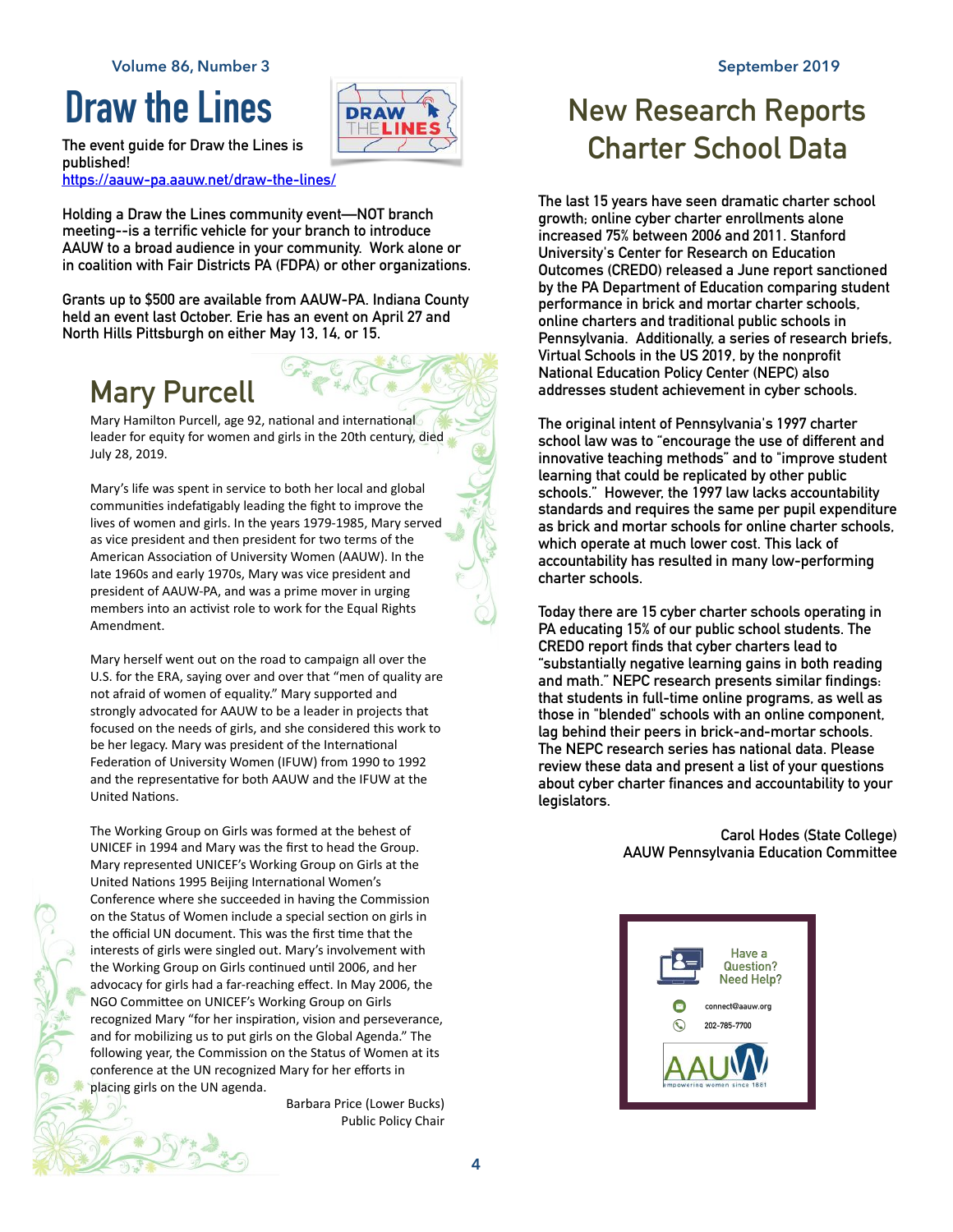

**Carlisle Branch partnered with Hope Station, Cumberland Valley Rising and the National Coalition of 100 Black Women to host the first of up to six AAUW Work Smart workshops to help local working women negotiate salaries, raises, and promotions.** 

**A diverse group of 12 working women joined us for this twohour workshop and learned how to identify and articulate their personal value, how to develop an arsenal of persuasive responses to use when negotiating, how to conduct objective market research to benchmark a target salary and benefits, and about the long term consequences of the gender pay gap.**

**North Hills Pittsburgh Branch collaborated with Draw the Lines and Fair Districts PA for a gerrymandering program to raise awareness of the importance of redistricting reform. Featured speakers were Susan Broughton of Fair Districts PA and Rachel Colker, Western PA Coordinator of Draw the Lines PA.** 

**Led by six Branch volunteers, 46 community members attended including one local McCandless Township elected official, Kimberly Zachary.**

#### **ANNOUNCING AAUW Work Smart Workshops in Pennsylvania!**



**In collaboration with the Pennsylvania Commission for Women we are bringing AAUW Work Smart workshops to the working women of Pennsylvania. With the goal of reaching every corner of Pennsylvania, we are starting with a pilot of seven workshops. Beginning September 25 through December 3, two workshops will be presented in Harrisburg, York and Wilkes-Barre/ Scranton, and one in Pittsburgh. Plans are underway to continue in January 2020 in Erie, State College, and Philadelphia.** 

**Watch for an email from [aauwpainfo@gmail.com](mailto:aauwpainfo@gmail.com) for the official announcement and details on how you can help.**

### **Volume 86, Number 3 September 2019 Membership Is Everyone's Business**

While the AAUW fiscal year began on July 1<sup>st</sup>, September marks the beginning of a new programming year for all returning members and those potential members we want to engage.

Membership truly is everyone's job. I encourage each of you to make that special effort to invite like-minded women to an AAUW event. Two national AAUW membership initiatives provide opportunities to increase membership. If you know a recent college graduate, you can give her a one-year free national membership in AAUW by filling in the Give a Grad a Gift application found on our national website.

https://www.aauw.org/resource/give-a-grad-a-gift/

Shape the Future continues to be an effective way to encourage prospective members to join AAUW. Any meeting can serve as a STF event if it is open to the public. Any person joining at a STF event pays one-half national and one-half state dues. And remember the importance of engaging new members right away in all the mission-based activities in which your branch participates.

The AAUW-PA Board will continue to recognize both individual members and branches for this fiscal year. Plan to recognize branch leaders using the Outstanding Woman and Member Making a Difference Programs. Applications for OW and MMAD candidates are available on the state website. Also I will be emailing the application forms to each branch Membership Vice President. The deadline for applications for both awards remains February 15th. Linda Tozier (North Hills Pittsburgh) Membership Vice President

## **Significant Branch Anniversaries**

| Pittsburgh (1895)                | 125 years |
|----------------------------------|-----------|
| Beaver Valley (April 16, 1930)   | 90 years  |
| Allentown (1939)                 | 80 years  |
| Fox Chapel Area (1959)           | 60 years  |
| West Chester/                    | 60 years  |
| <b>Chester County (Dec 1959)</b> |           |

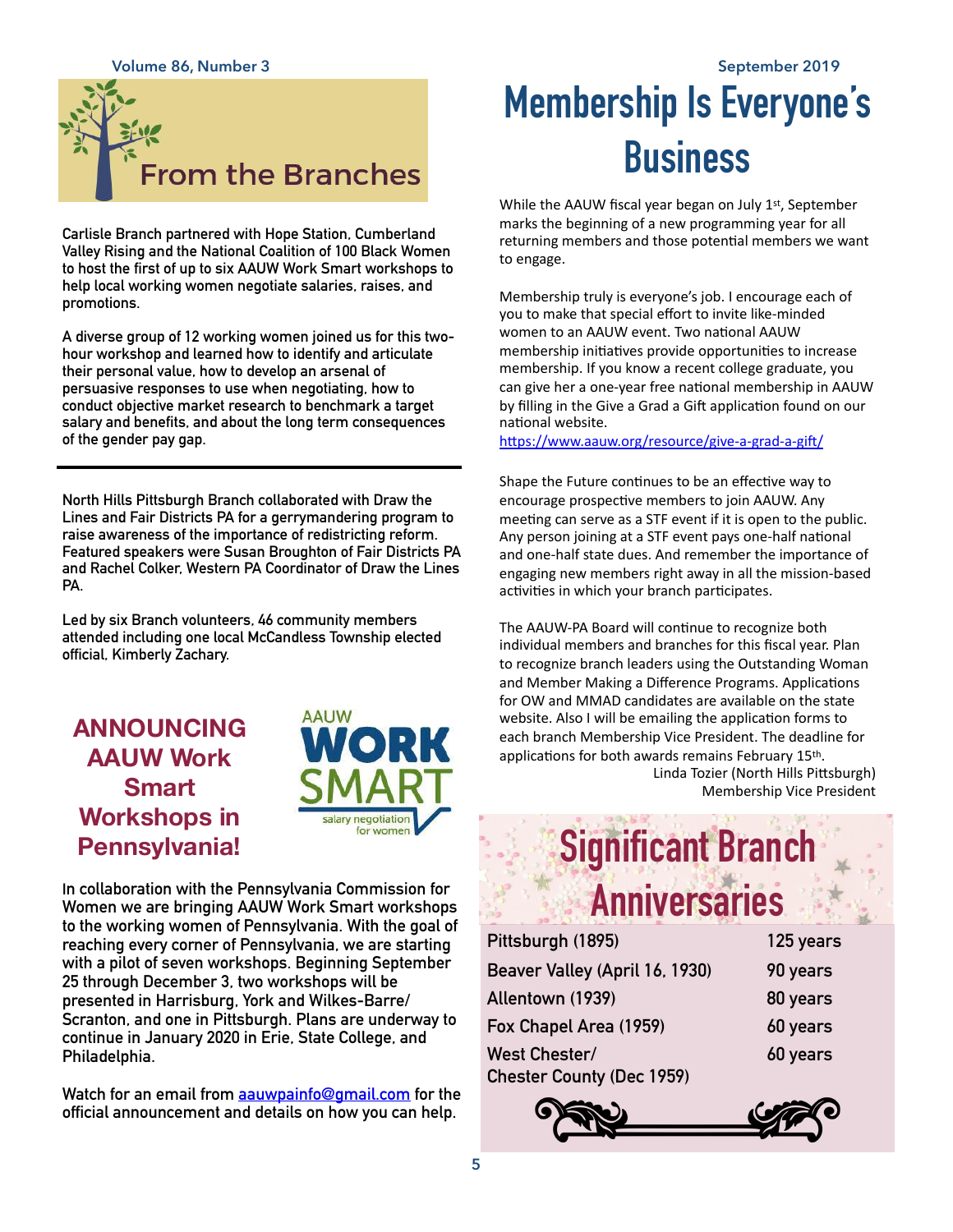**Volume 86, Number 3 September 2019**



### **NCCWSL**

We sent seven college women to the 2019 National Conference for College Women Students Leaders (NCCWSL) and received more qualified applications who were waitlisted for our AAUW-PA grant. NCCWSL grant recipient Kendra Culp (Pennsylvania Highlands Community College) stated, "This year I was fortunate to be able to attend the 2019 National Conference for College Women Student Leaders through a scholarship graciously provided by the local American Association of University Women chapter. What is the NCCWSL? In short, it's the matured version of a women's summer camp aimed at making you your very best self. Aimed at college-aged women and future student leaders, this event was tailored to bring together young women from all walks of life and empower them to excel and thrive in an inclusive environment. I cannot think of a greater opportunity for professional and personal development that I've experienced."

For the rest of Kendra's comments please visit https:// aauw-pa.aauw.net/leadership-opportunities-nccwsl/

### **Branch Donation Option to Fund 2020 NCCWSL Students**

AAUW-PA is offering the option for branches to support NCCWSL (National Conference for College Women Student Leaders) grant recipients through donations to the state. You can send your funds to AAUW-PA in increments of \$500 and the state will use these funds to support a Pennsylvania student through our application process.

Donations can be from a single branch or combined branches but must be in increments of \$500. If you choose this option, your branch will not get credit as a branch from national for a donation to NCCWSL, as the funds will go from the state to the student directly and not through national AAUW. Any branch that is interested in this option please contact the state  $C/U$ Liaison Peggy Schmiedecke [aauwpacu@gmail.com.](mailto:aauwpacu@gmail.com)

Funds need to be received by the state no later than February 28, 2020.

## **Updates from the College/University Liaison**

Peggy Schmiedecke (North Hills Pittsburgh) AAUW-PA College/University Liaison

### **Opportunity for College/ University Students**

We are looking for C/U students to apply to become a member of the state Student Advisory Council (SAC). The SAC serves from October-May each year. The AAUW-PA Board looks forward to the opportunity to engage the SAC and create greater opportunity for the SAC to advise them on the needs and interests of college students. This could be accomplished by participating in conference calls, being mentored by the AAUW-PA C/U liaison on projects the students are doing on their campuses to promote AAUW, and other activities still to be explored. In the odd numbered years the SAC will attend the AAUW-PA Convention. In April 2020 the SAC has an opportunity to attend the convention and to present as a panel on programming specific to the SAC. Applications are due by October 3rd.

To learn more or to assist a college student to apply, visit: https://aauw-pa.aauw.net/leadership[opportuni?es-nccwsl/](https://aauw-pa.aauw.net/leadership-opportunities-nccwsl/) 

#### **Pursue a Fellowship or Grant Now Open August 1–December 1**

AAUW has a wide range of fellowships and grants for community projects and women pursuing research, certificates or advanced degrees. Could someone you know be in next year's class of AAUW fellows?

Encourage her to apply now: https://www.aauw.org/ what-we-do/educational-funding-and-awards/

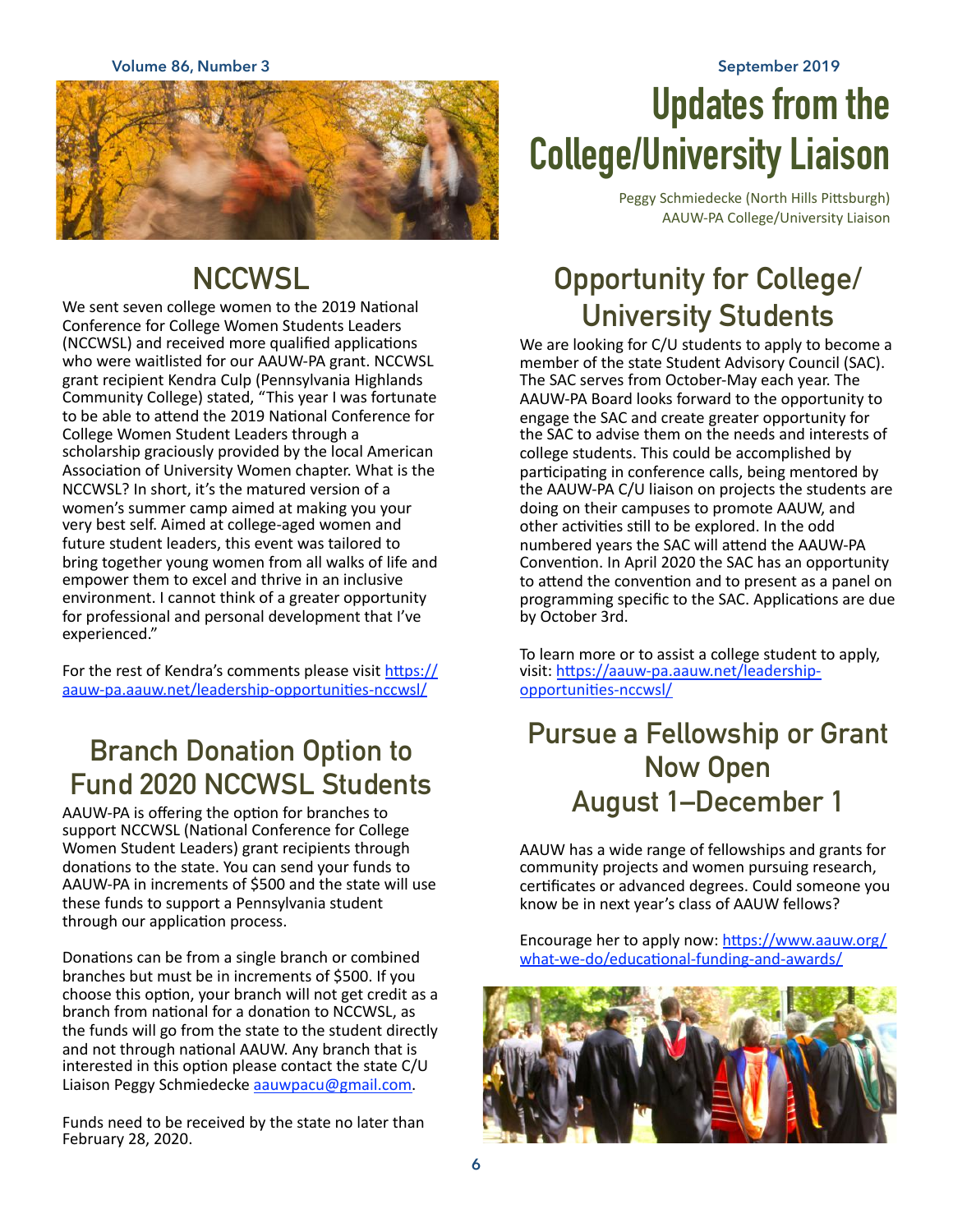**Promote the FREE online AAUW Work Smart salary negotiation course** 



**Everything you need is in one** 

**place on the [AAUW Pennsylvania website.](http://aauw-pa.aauw.net/aauw-work-smart/) There you will find ideas for individuals and branches.** 

**Haven't taken the course? Go to [https://](https://salary.aauw.org/) [salary.aauw.org/](https://salary.aauw.org/) to see for yourself how lifechanging it is.**

| <b>AAUW-PA BOARD MEMBERS</b>          |                                                                     |  |
|---------------------------------------|---------------------------------------------------------------------|--|
|                                       |                                                                     |  |
| President                             | Ann Pehle (Carlisle)<br>aauwpa.president@gmail.com                  |  |
| Program VP                            | Lee Wolfe (Lansdale)<br>aauwpapyp@gmail.com                         |  |
| <b>Membership VP</b>                  | Linda Tozier (North Hills Pittsburgh)<br>aauwpamembership@qmail.com |  |
| <b>Secretary</b>                      | Ajla Glavasevic Laussegger (National)<br>aauwpasecretary@gmail.com  |  |
| <b>Finance Officer</b>                | Mary Jo Buckwalter (Doylestown)<br>aauwpafinance@gmail.com          |  |
| <b>AAUW Funds Chair</b>               | Deb Roney (Huntingdon)<br>aauwpaaauwfunds@gmail.com                 |  |
| <b>Administrative Director</b>        | Pat Byerly (Pittsburgh)<br>aauwpaad@gmail.com                       |  |
| <b>College/University Liaison</b>     | Peggy Schmiedecke (N. Hills Pittsburgh)<br>aauwpacu@gmail.com       |  |
| <b>District Coordinator (East)</b>    | <b>OPEN</b><br>aauwpaeast@gmail.com                                 |  |
| <b>District Coordinator (Central)</b> | Sue Johnston (State College)<br>aauwpacentral@gmail.com             |  |
| <b>District Coordinator (West)</b>    | <b>OPEN</b><br>aauwpawest@gmail.com                                 |  |
| <b>Keystoner Editor</b>               | <b>Peggy Jennings (Carlisle)</b><br>aauwpakeystoner@qmail.com       |  |
| <b>Public Policy Chair</b>            | Barbara Price (Lower Bucks)<br>aauwpapp1@gmail.com                  |  |
| <b>Public Policy Chair</b>            | Jacqui Rogers (Doylestown)<br>aauwpapp2@gmail.com                   |  |
| <b>Convention Coordinator</b>         | Barb Zaborowski (National)<br>aauwpaconfcoord@qmail.com             |  |
| <b>Convention Registrar</b>           | <b>Susan Nenstiel (Allentown)</b><br>aauwpaconfreqistrar@qmail.com  |  |
| Diversity & Inclusion Chair           | Jordan Glover (State College)<br>aauwpadiversitv@gmail.com          |  |
| <b>Bylaws Chair</b><br>(Off Board)    | <b>Susan Nenstiel (Allentown)</b><br>aauwpabylaws@gmail.com         |  |
| <b>Archives Chair</b><br>(Off Board)  | Linda Robbins (Allentown)<br>aauwpaarchives@gmail.com               |  |

#### **AAUW FUNDS UPDATE**

A hearty thank you to the many generous donors who attended the July Retreat! Together we raised \$1446 for AAUW Funds to move our mission forward. THANK YOU!

For those of you who intend to donate individually or as a branch before the end of the fiscal year, please consider making your donation to AAUW's Greatest Needs Fund, #9110. You can make any donation online at https://ww2.aauw.org/donate-gift-new/.

Also, you and your branch members may want to know that Charity Navigator's most recent rating of AAUW Funds is 87.59 out of 100—we are a three-star (out of four) charity. Most years we are four out of four, and this rating missed by only a bit.

In the fall, a list of branch fundraisers conducted across the state will be posted on the AAUW-PA website; look for it there.

If your branch has a creative idea for fundraisers, let me know at aauwpafunds@gmail.com so we can showcase it in further detail.

> Deb Roney (Huntingdon) AAUW Funds Chair

#### **How to Support AAUW's Mission**



www.aauw.org/contribute.

P.O. Box98045 Washington,DC 20090-8045 800.326.2289 | connect@aauw.org w.aauw.org